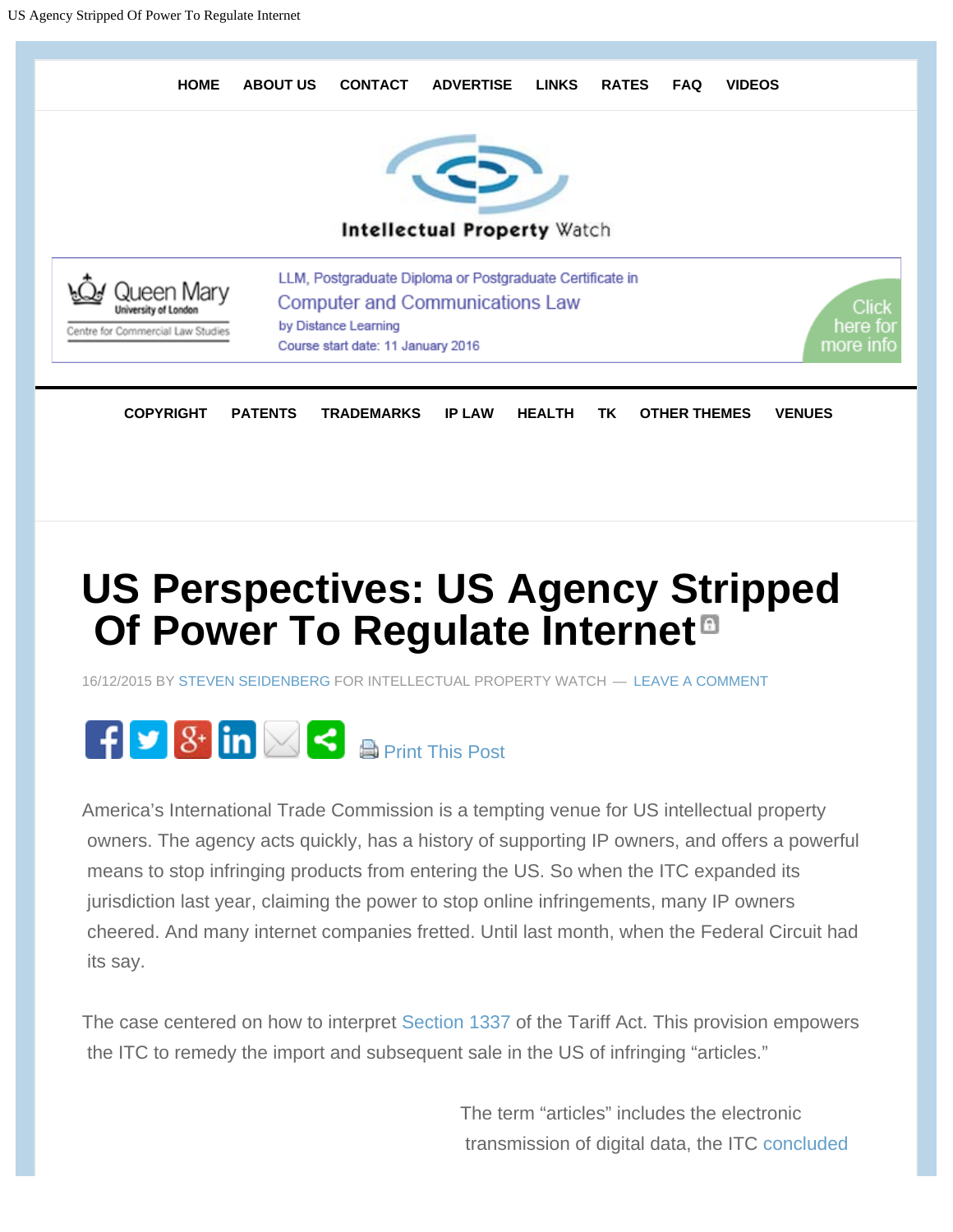

 [pdf] in a 2014 investigation. This was a broader interpretation than the agency had previously given the term, but times had changed. If the agency was to protect US companies against 21st century forms of unfair competition, it would need to address online infringements.

"Because software and digital data are

 increasingly important parts of the economy, excluding that from ITC jurisdiction would be a big deal," said Daniel P. Muino, a partner in the Washington, DC office of law firm Morrison & Foerster.

The Federal Circuit, however, recently rejected the ITC's broad interpretation. By 2-1, the judges on the panel held in *ClearCorrect Operating LLC v. International Trade Commission* [pdf] that "articles" means "material things," not electronically transmitted digital data.

The majority in the 10 November ruling did not consider the policy reasons for ITC enforcement. Instead, the majority examined the contemporaneous meaning of the statute, the statute's legislative history, and the repeated judicial interpretations of "articles" in related legislation – all of which clearly indicated that the term "articles" covered only material objects.

The ITC apparently had trouble defending its interpretation. "The [Federal Circuit] majority criticized the ITC for relying on only one ambiguous dictionary definition, when there were a host of contemporary definitions that supported the opposing view. And the ITC misquoted some [relevant] legislative history – failing to indicate that a clause had been deleted, when that clause supported the opposing view," said Prof. Tyler T. Ochoa of Santa Clara Law School. All this, he added, "was indicative of the lengths the ITC had to go through in order to reach its initial ruling."

### **Square Peg, Round Hole**

The Federal Circuit majority sidestepped questions about how to stop infringing online imports, indicating that it was not the appropriate body to consider such policy issues. "Congress," the majority wrote, "is in a far better position to draw the lines that must be drawn if the product of intellectual processes rather than manufacturing processes are to be included within the [ITC]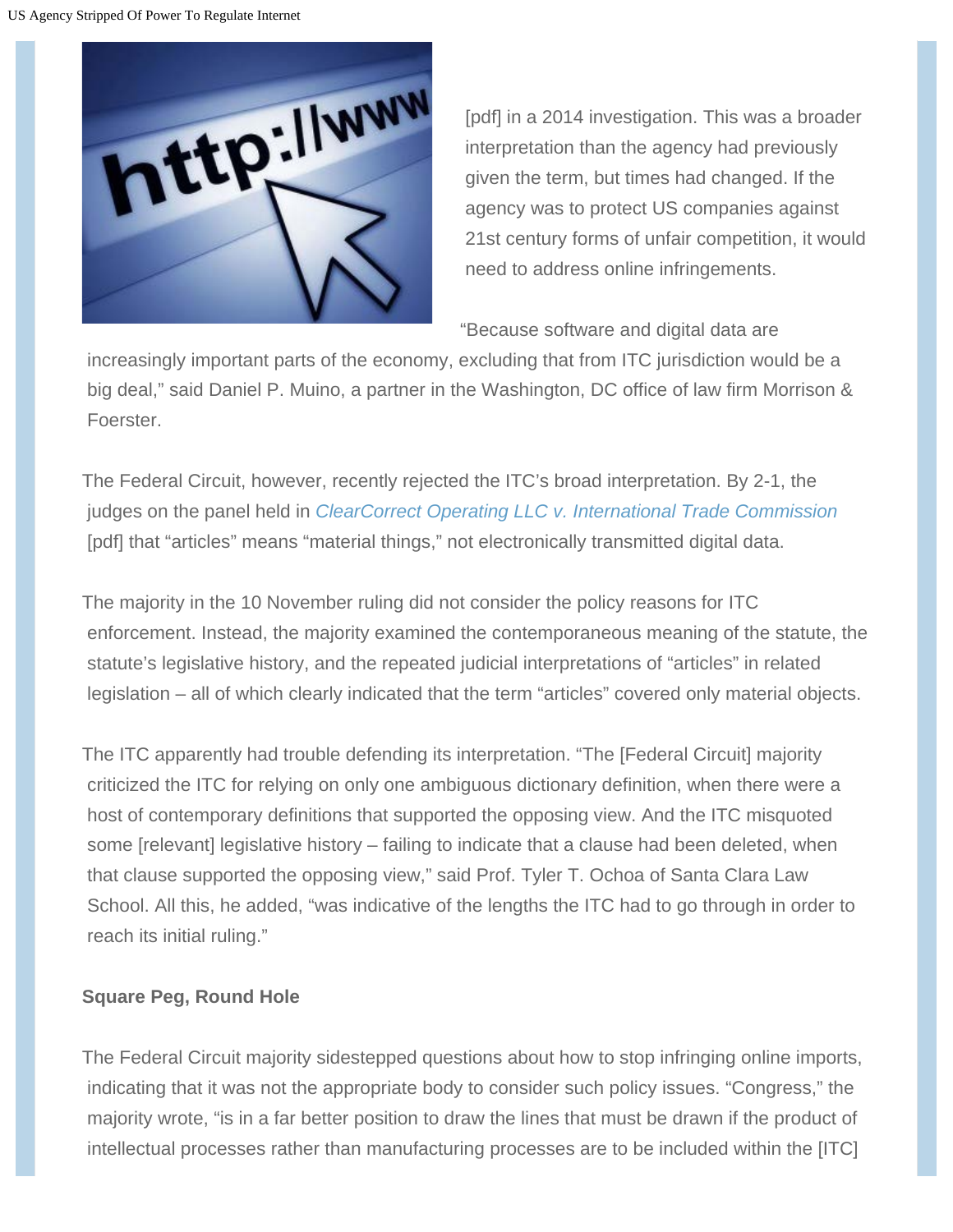statute."

There are, however, some good policy reasons to keep the ITC from enforcing IP online. First, the ITC is not well equipped to handle online issues; it has no experience or expertise in the area.

"The ITC was created to deal with specific trade problems such as dumping and the importation of infringing items. Are online infringements really a trade problem? Is stopping infringing digital transmissions really similar to seizing infringing goods from a ship in the harbor?" said Prof. Dan L. Burk of University of California at Irvine's School of Law. He added, "It is better for everyone if this issue [of online infringement] is not adjudicated in a place where it was never intended to be adjudicated."

Second, there is no significant need for the ITC to act against online infringements. Aggrieved IP owners can obtain any necessary remedies from the courts.

"IP owners like going to the ITC because it is typically faster and cheaper than full blown litigation in court, but there are no orders that could be obtained from the ITC that could not also be obtained from a court," said Ochoa.

#### **Friendly Forum**

IP owners certainly would like the option of going to the ITC to stop online infringements. **"The** ITC moves fast and it is very friendly to IP owners, whereas courts look at things more carefully and move more slowly," said Burk. Many movie and music companies, which have been battling online infringement for years, were particularly unhappy about the Federal Circuit's *ClearCorrect* decision.

Many internet firms, by contrast, were relieved by *ClearCorrect*. "Big internet companies like Google don't want the ITC regulating their internet traffic. They already have enough difficulty complying with the rules in various countries," said Ochoa.

ITC proceedings against online infringement could create huge new burdens for internet firms, since they, not the Customs Service, would have to enforce any ITC remedies against online infringers.

"Having a body with no expertise in the internet issuing broad orders in proceedings to which